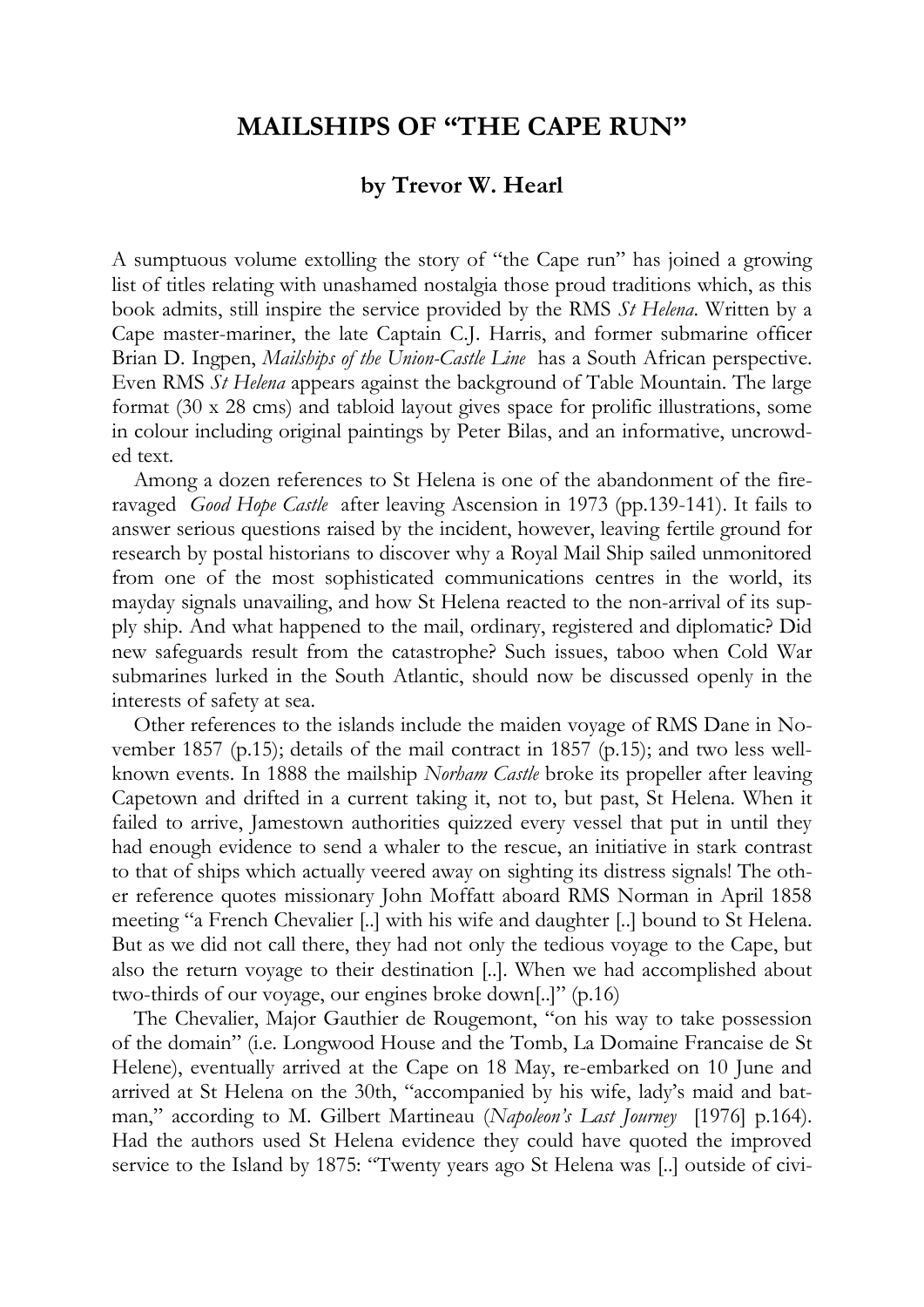lization; five months at a time elapsed without [..] hearing a word of home news or seeing a newspaper but now the great strides of oceanic steam navigation have brought it nearer to England and by mail packet from Southampton it may be reached in from 17 to 21 days.

"The first week of the voyage is occupied in reaching Madeira, by which time the seasick voyagers, about whose sufferings so many accounts have been written, have sufficiently recovered to enjoy the enchanting break afforded by a few hours ashore in that lovely island. The next few days are occupied in steaming down amongst the beautiful islands of the Canarian Archipelago with generally a fair view of the renowned peak of Tenerife towering high above the clouds. A sight of Cape Verde on the coast of Africa and a day or two by way of change of that intolerable damp, steamy, hot atmosphere so inseparably associated with equatorial regions; and then a week or ten days amongst the fresh South-East trade winds, the deep blue seas of the South Atlantic with bright sunny skies and St Helena is reached; the voyager looking back with pleasure to what has been in reality nothing more than an agreeable yachting trip, instead of the muchdreaded long sea voyage." (J.C. Melliss: *St Helena [1875*] p.36).

The arrival of the English mail at St Helena, "the greatest event of the month," according to Melliss, "announced with a great display of bunting and firing of guns," receives no mention here, however. Nor is a mailship pictured at the islands, which the authors perhaps view more as an impediment than an attraction on the mail run.

Postal historians may find some details of significance, such as changes in Union-Castle ships' departure from Southampton: 4 p.m. every Thursday from 1938 to 1967, then 1 p.m. every Friday (p.134). The boast that one could set a watch by their sailings was certainly upheld by the last of them, the Southampton and Good Hope Castles, known as "two-hour ships" at St Helena from their strict schedule. The book takes both from slipway to scrapyard, though captions do not explain whether they are shown with or without passenger accommodation. They might have used one of Claude Muncaster's fine oil paintings, commissioned by Sir Nicholas Cayzer, of the Southampton Castle either entering Durban on her maiden voyage or passing the Royal Yacht off Cowes.

At £35, *Mailships of the Union-Castle Line* (United Kingdom publisher Patrick Stephens Ltd., Yeovil) is rather for the enthusiast who wishes to relive "the memory of a time when travel was leisurely and enjoyable and a holiday in itself; when elaborate meals were freshly prepared and brought to the table in a flurry of silver and white napery; when service was polite and efficient, and days were spent lazing under warm sunny skies, making new friends and having fun." (p.9).

But most readers will probably find their literary needs satisfied by W.H Mitchell & L.A. Sawyer: *The Cape Run* (revised edition, 1987); Alan S. Mallett: *The Union-Castle Line: A Celebration in Photographs and Company Postcards* (1990); and Duncan